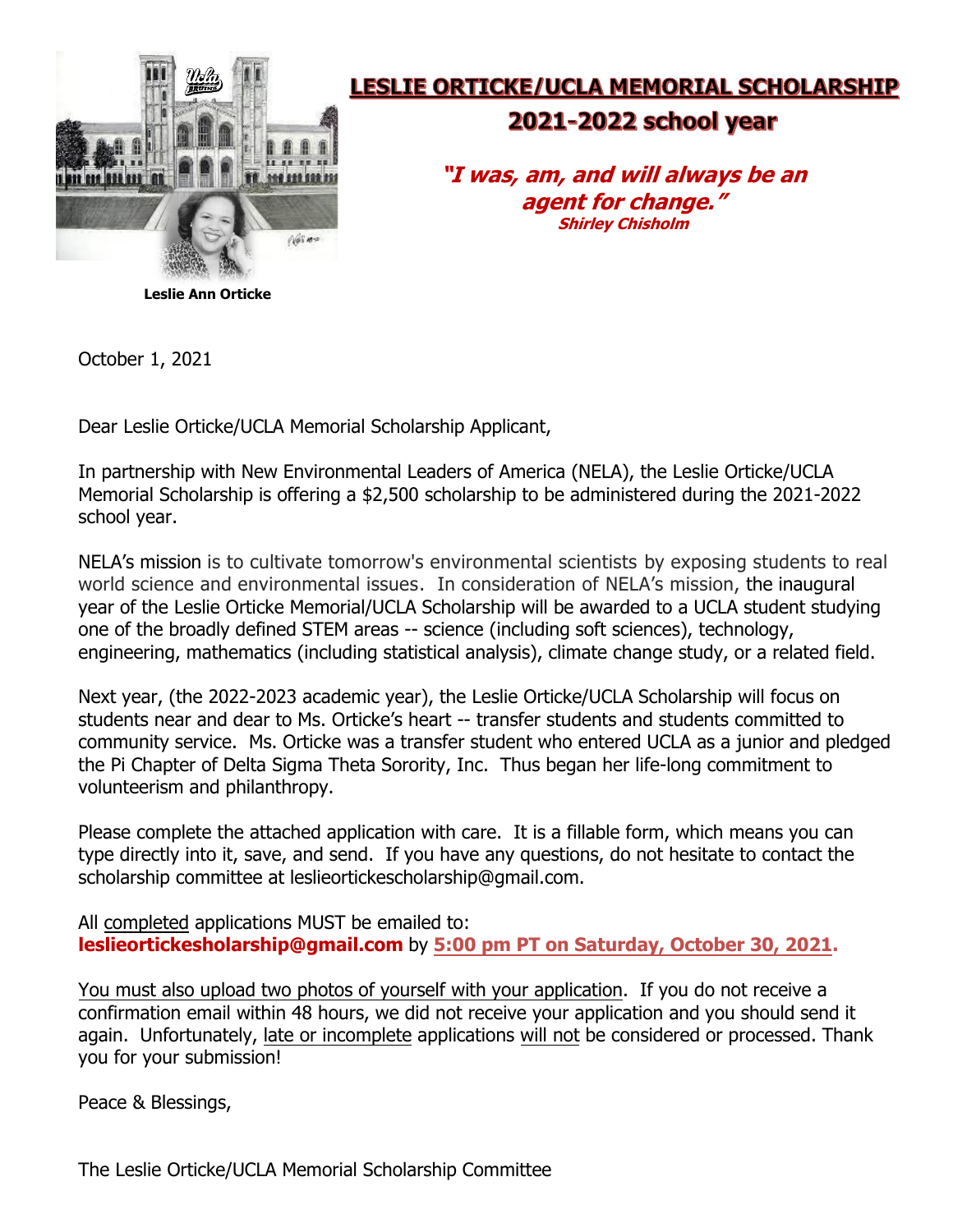# LESLIE ORTICKE/UCLA MEMORIAL SCHOLARSHIP



### **PLEASE READ APPLICATION CAREFULLY AND ANSWER ALL QUESTIONS COMPLETELY.**

 $\mathbf{I}$ 

| <b>STUDENT INFORMATION:</b>                                                                                                          |                   |                    |  |      |                                        |                   |  |
|--------------------------------------------------------------------------------------------------------------------------------------|-------------------|--------------------|--|------|----------------------------------------|-------------------|--|
| Last:                                                                                                                                |                   | First:             |  | M.I. |                                        | Date<br>Of Birth: |  |
| Mailing Address                                                                                                                      |                   |                    |  |      | Apartment/Unit #                       |                   |  |
| City:                                                                                                                                |                   | State:             |  | ZIP: |                                        |                   |  |
| Mobile<br>Phone:                                                                                                                     |                   | E-mail<br>Address: |  |      |                                        |                   |  |
| Year of College<br>in Sep 2021?                                                                                                      | Major &<br>Minor: |                    |  |      | Twitter, IG,<br><b>TikTok Handles:</b> |                   |  |
| <b>UCLA Dept</b><br>Of Study:                                                                                                        |                   |                    |  |      |                                        |                   |  |
| Are you a citizen of the United States?                                                                                              | YES               | NO <sub>1</sub>    |  |      |                                        |                   |  |
| Are you currently a volunteer with any<br>If yes, organization name and your position<br>$NO$ $\Box$<br><b>YES</b><br>organizations? |                   |                    |  |      |                                        |                   |  |

| <b>EDUCATION: YOU MUST FULLY COMPLETE EACH SECTION OF THE APPLICATION.</b> |    |        |        |              |  |
|----------------------------------------------------------------------------|----|--------|--------|--------------|--|
|                                                                            |    |        |        |              |  |
| College/<br>University:                                                    |    |        | City:  |              |  |
| From                                                                       | To | Major: | Minor: | GPA:         |  |
| UCLA Dept.<br>Of Study:                                                    |    |        | City:  |              |  |
| From                                                                       | To | Major: | Minor: | Current GPA: |  |

| <b>PARENT/GUARDIAN INFORMATION: (IF APPLICANT IS 18 OR YOUNGER)</b> |  |        |  |  |  |
|---------------------------------------------------------------------|--|--------|--|--|--|
|                                                                     |  |        |  |  |  |
| Full Name:                                                          |  | Email: |  |  |  |
| Address:                                                            |  | Phone: |  |  |  |
| City/State/Zip:                                                     |  |        |  |  |  |
| Full Name:                                                          |  | Email: |  |  |  |
| Address:                                                            |  | Phone: |  |  |  |
| City/State/Zip:                                                     |  |        |  |  |  |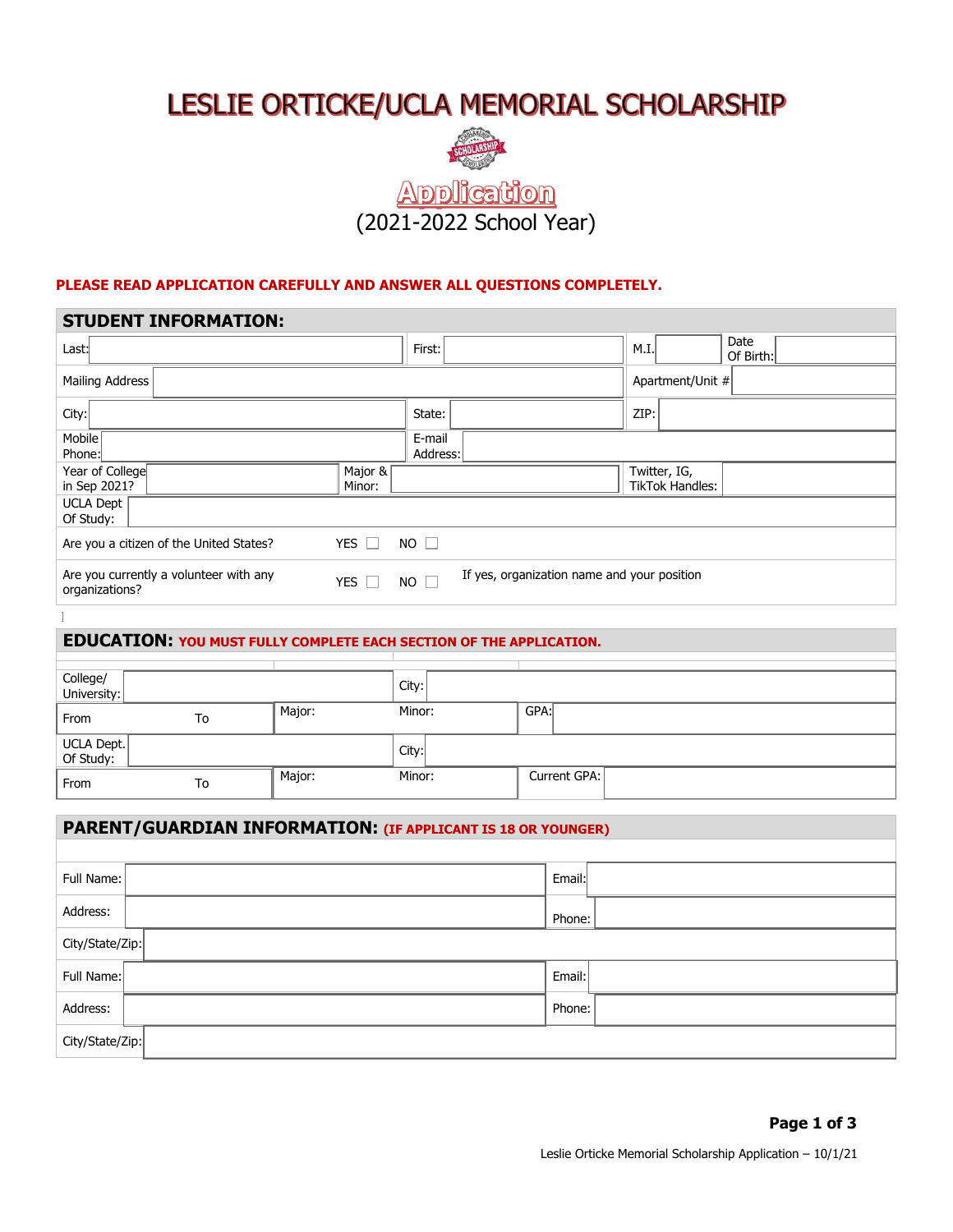| HOUSING FOR 2021-2022: PLEASE INDICATE WHERE YOU WILL BE LIVING FOR THE 2021-2022 SCHOOL YEAR. |  |
|------------------------------------------------------------------------------------------------|--|
|------------------------------------------------------------------------------------------------|--|

**HOME** \_\_\_\_\_\_\_\_\_\_\_ **COLLEGE CAMPUS \_\_\_\_\_\_\_\_\_\_ HOME WITH FAMILY \_\_\_\_\_\_\_\_\_ OFF-CAMPUS HOUSING \_\_\_\_\_\_\_\_\_**

## **REFERENCES: LIST CONTACT INFO FOR TWO PEOPLE WITH PERSONAL KNOWLEDGE OF YOUR ACCOMPLISHMENTS.**

| Full Name:          | Relationship: |
|---------------------|---------------|
| Email<br>Address:   | Phone:        |
| Mailing<br>Address: |               |
| Full Name:          | Relationship: |
| Email<br>Address:   | Phone:        |
| Mailing<br>Address: |               |

#### **PREVIOUS EMPLOYMENT, VOLUNTEER, AND EXTRA-CURRICULAR ACTIVITIES:** Company or Organization: Phone: Email Address: Supervisor: Job Title: Starting Salary (If applicable):  $\left| \right\rangle$ Ending Salary (If applicable): \$ Responsibilities: From: To: Reason for Leaving: May we contact your previous supervisor for a reference? YES  $\Box$  NO  $\Box$ Company or Organization: Phone: Address: Supervisor: Supervisor: Supervisor: Supervisor: Supervisor: Supervisor: Supervisor: Supervisor: Supervisor: Supervisor: Supervisor: Supervisor: Supervisor: Supervisor: Supervisor: Supervisor: Supervisor: Superviso Job Title: Starting Salary (If applicable):  $\left| \right\rangle$ Ending Salary (If applicable): \$ Responsibilities: From: To: Reason for Leaving: May we contact your previous supervisor for a reference?  $YES \Box$  NO  $\Box$ Company or Organization: Phone: Address: Supervisor Job Title: Starting Salary (If applicable): \$ Ending Salary (If applicable:) \$ Responsibilities: From: To: Reason for Leaving: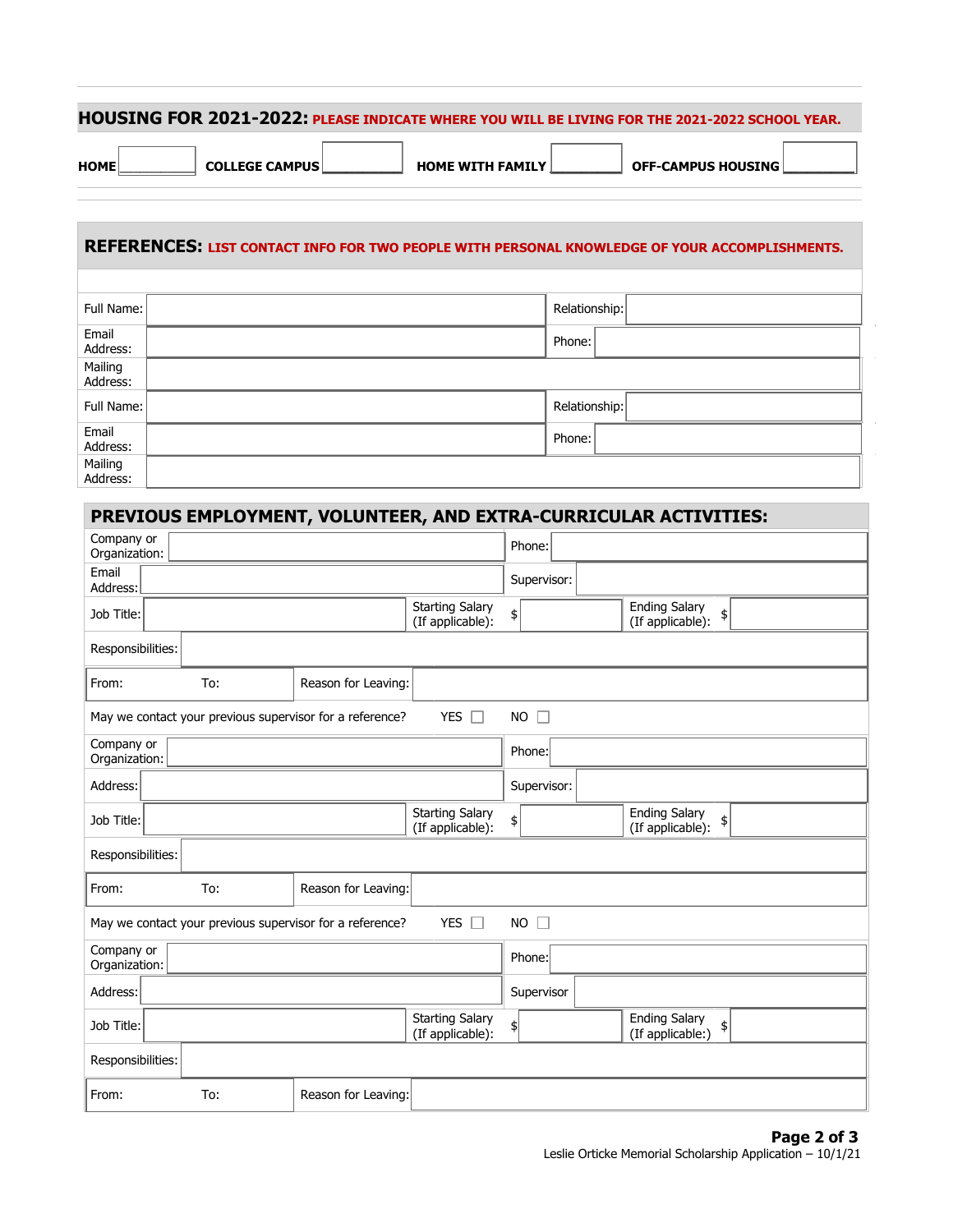**ESSAY QUESTIONS: EACH QUESTION (1 and 2), MUST BE ANSWERED IN ESSAY FORMAT -- AT LEAST 3 PARAGRAPHS: BEGINNING/INTRODUCTION, MIDDLE, AND END/SUMMARY; MINIMUM 1 FULL TYPE-WRITTEN PAGE, MAXIMUM OF 2 PAGES. DOUBLE-SPACED, 12 PT FONT, SUBMITTED AS A .PDF FILE.**

**1. Please discuss your STEM-related course of study. Please include a discussion of your professional goals, your community service/volunteerism, and what being a responsible environmental steward means to you.**

Please upload your type-written essay at the time you submit your application. Your essay should be 1 to 2 pages in length.

**2. What has been your most challenging personal struggle in pursuing higher education and what steps have you taken to address your challenge(s)? Have you sought assistance from others? (Feel free to talk about how the COVID-19 pandemic has affected your life).**

Please upload your type-written essay at the time you submit your application. Your essay should be 1 to 2 pages in length.

**\* Letter(s) of recommendation are welcome but optional.** Please upload your optional letter(s) of recommendation with your application**.**

**\*\* Please read the questions carefully to make sure you are answering the questions that were asked. Also, carefully read your responses to ensure correct grammar, spelling, and no typographical errors. Great attention to detail reflects very well on you and your application.** 

## **PHOTOGRAPHS OF APPLICANT:**

**PLEASE UPLOAD A COPY OF YOUR STUDENT I.D. AND ONE ADDITIONAL PHOTO OF YOURSELF (close-ups are best). PHOTOS ARE MANDATORY.** 

| I have uploaded my photos. | Signature: |
|----------------------------|------------|
|                            |            |

### **SIGNATURE:**

The information contained in this scholarship application is, to the best of my knowledge, true and complete.

**Signature: Date:**

## **APPLICATION SUBMISSION INSTRUCTIONS:**

**Completed applications must be received NO LATER THAN 5:00 pm PT on Saturday, October 30, 2021.** Submit via email, your **completed application** as an attachment to: **leslieortickescholarship@gmail.com**.

(Unfortunately, **late** or **incomplete** applications cannot be considered or processed). Thank you for your submission and the opportunity to serve you!